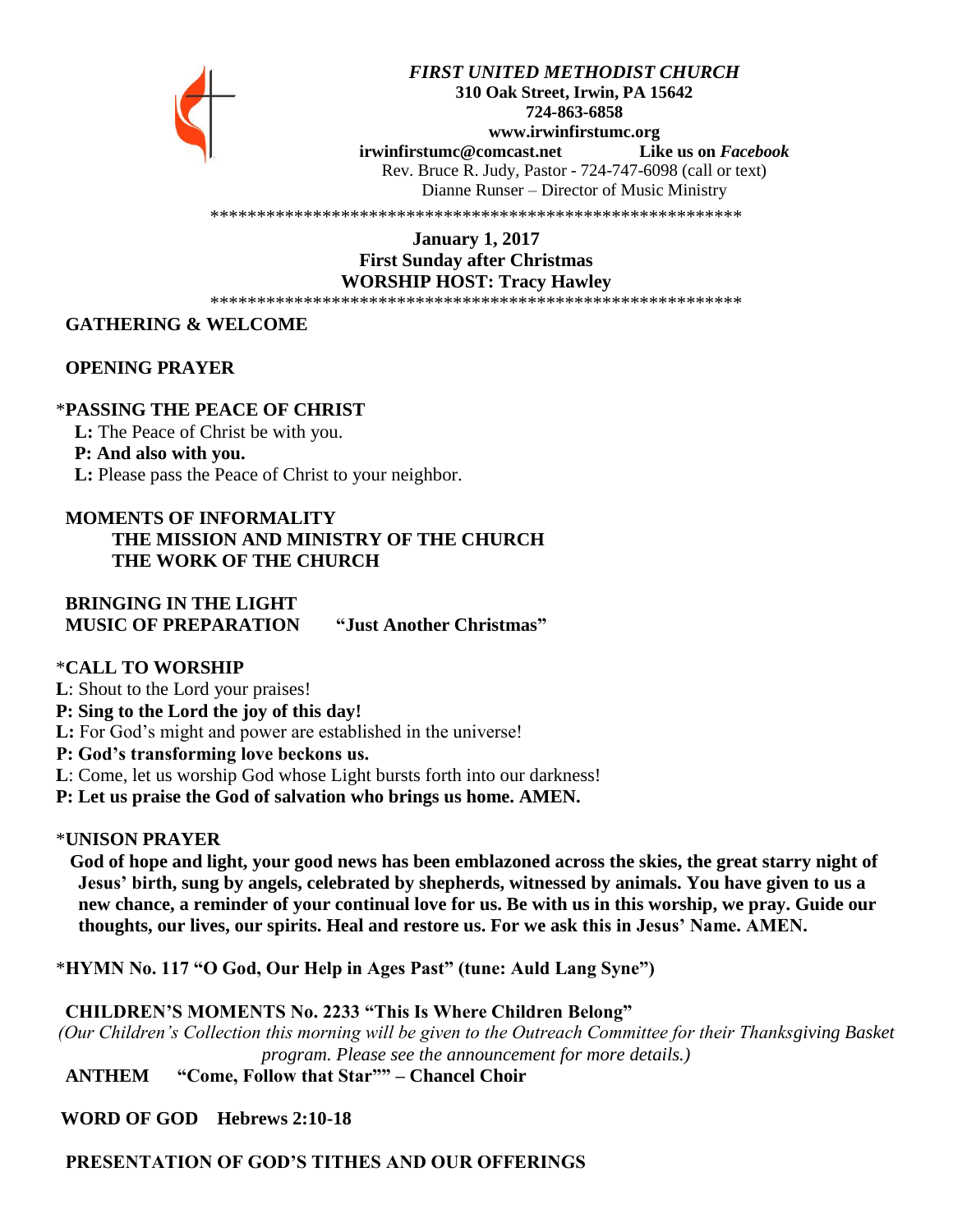#### **OFFERTORY "O Little Sweet One"**

\***CHRISTMAS DOXOLOGY (tune: "Infant Holy, Infant Lowly") Glory be to God the Father, glory be to Christ the Son, Glory to the Holy Spirit, glory to the Three-in-One. Here we offer to you gladly all the gifts that you impart, As we glory in your Presence, giving from a grateful heart.**

#### \***PRAYER OF DEDICATION AND THANKS**

**God, our provider, we marvel that you care for each individual personally. Thank you for giving Joseph dreams for guidance and a trusting heart to follow you. Help us to discern the nudges and leading of your Holy Spirit. May we take action swiftly in response to your call to compassion for people in need. Bless them in practical ways through our church's ministries. We dedicate our tithes and offerings in the name of Jesus. Amen.**

\***HYMN No. 219 "What Child Is This"**

 **JOYS AND CONCERNS**

#### **PRAYER & THE LORD'S PRAYER**

 **Our Father who art in heaven, hallowed be thy name, thy kingdom come, thy will be done on earth as it is in heaven. Give us this day our daily bread; and forgive us our trespasses as we forgive those who trespass against us. And lead us not into temptation, but deliver us from evil, for thine is the kingdom, and the power and the glory forever. AMEN** 

**SCRIPTURE Matthew 2:13-23**

#### **MESSAGE**

#### **READING (Worship Host – see below)**

 **Reader 1:** Whew! This year is almost over! What a relief!

- **Reader 2:** I never thought I would get through it all. For some reason there seemed to be more demands on me and on my time than ever before.
- **Reader 1:** I know what you mean! Now we are looking at a new year. I don't know if I'm ready.
- **Reader 2:** I don't think we are ever ready for what's coming.
- **Reader 1:** I have to admit it, I am not exactly looking forward to starting another year. I didn't get done all the things I should have gotten done during the last year.

**Reader 2:** Well, you can't go back and retrieve that stuff, you know.

**Reader 1:** I wonder what will be different this coming year.

- **Reader 2:** I wonder if I will be different this coming year. I wonder if I will be more prepared to do all that I have to do.
- **Voice:** Quiet your spirits. God is with you. You do not have to finish this year by rushing headlong into a new year. Give yourself some quiet time. Be at peace. God is with you.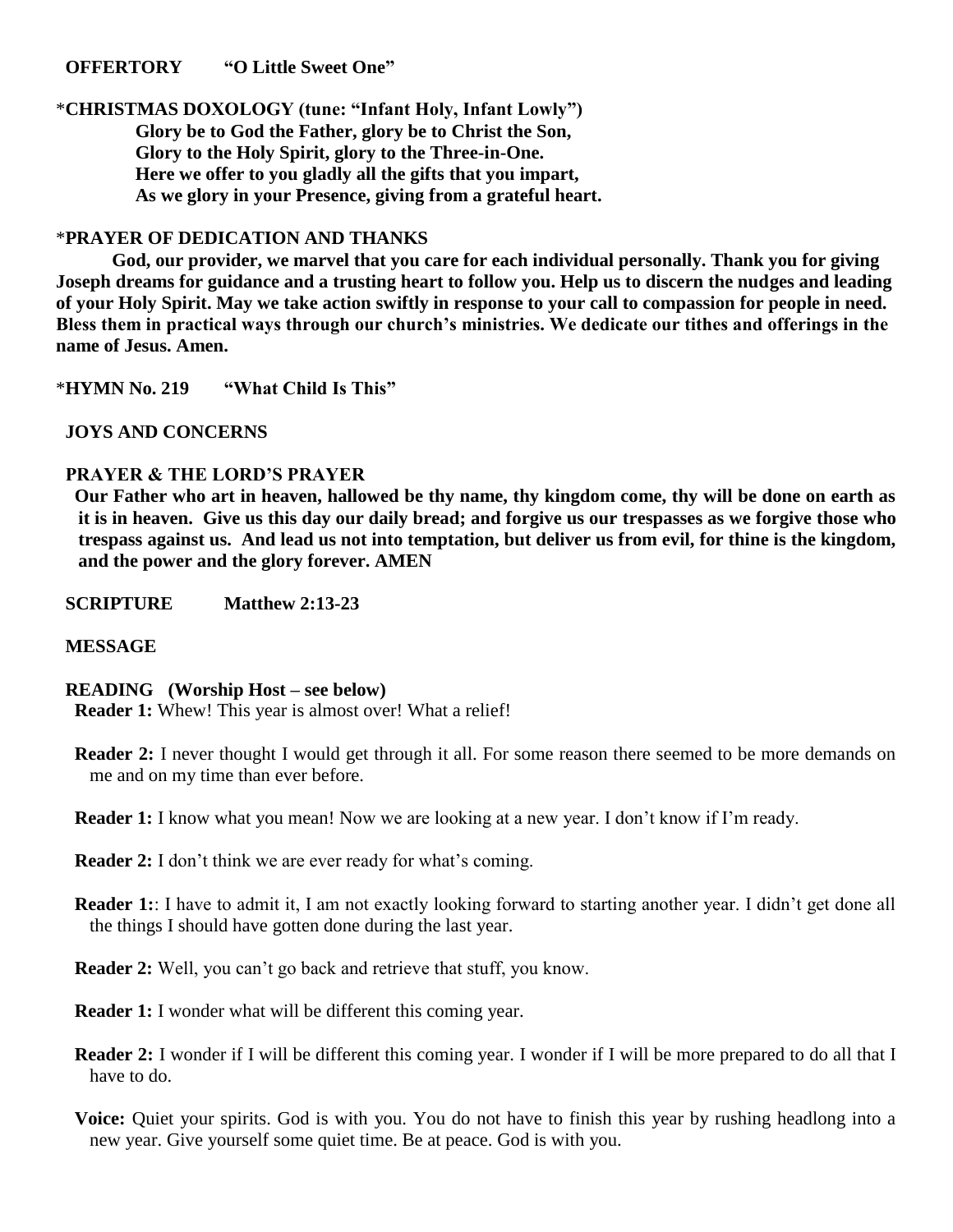- **Reader 1:** I know. I've got to let go of slavery to a schedule and take some time just to be quiet, calm--just to be.
- **Reader 2:** I've got to take a better look at the things that are important, not spend so much time plotting and planning.
- **Voice:** Come to me, you who are weary and find your burdens heavy. I will give you rest.
- **Reader 1 and Reader 2:** We come to you this day, gracious Lord, exhausted from all the activities of the season. It seems that we spend so much energy, time, and resources in preparation, and then when it is over, we collapse. We wonder what happened to all the enthusiasm we had. Lord, forgive us for placing our energies in getting and gathering. Give us peace and strength to renew our commitment to you. Remind us again to look around at the many ways in which we can be of service to you by serving others. Help us move forward in our compassion and not collapse in our witness. Heal us, merciful Lord, for we ask this in Jesus' Name. AMEN.

**Voice:** Though the world swirls around you and exhaustion threatens to overtake you, rest your spirits in the great God of all creation who is with you now and forever! God will give you strength and restore your spirits.

## \***HYMN No. 251 "Go Tell It on the Mountain"**

#### \***BENEDICTION**

 **L:** Let us go into the new year with Jesus, common in origin with us.

**P: We go into the new year with Jesus, who treats us as family, as brothers and sisters.** 

 **L:** Let us go, placing our trust in God, just as Jesus did.

- **P: We go as children of God, with Jesus by our side.**
- **L:** And all of God's Christmas people say together:

**P: Amen!**

\***MUSIC OF PARTING "We Three Kings"**

### *The service is under the control of the Holy Spirit. The altar rail is always open.*

\***Those who are able, please stand**.

\*\*\*\*\*\*\*\*\*\*\*\*\*\*\*\*\*\*\*\*\*\*\*\*\*\*\*\*\*\*\*\*\*\*\*\*\*\*\*\*\*\*\*\*\*\*\*\*\*\*\*\*\*\*\*\*\*

**ATTENDANCE LAST WEEK Christmas Eve: 5:30 – 155 7:30 – 201 11:00 – 107 Christmas Day – 88**

**SERVING YOU TODAY**

**GREETERS:** Lee Stewart **USHERS TEAMS:** Tom Lehner

**SOUND TEAM:** Penny Brant, Josh Burger

**NURSERY:** Our Child Care Center (birth through age 5) will be open today but no attendants will be on duty. Parents are welcome to use our nursery but must stay with their children.

\*\*\*\*\*\*\*\*\*\*\*\*\*\*\*\*\*\*\*\*\*\*\*\*\*\*\*\*\*\*\*\*\*\*\*\*\*\*\*\*\*\*\*\*\*\*\*\*\*\*\*\*\*\*\*\*\*

2017 CALENDARS: There are 2017 Calendars on the table in the Narthex. Ott's Funeral Home had them printed with our church worship services and contact information on. Please take one home with you.

\*\*\*\*\*\*\*\*\*\*\*\*\*\*\*\*\*\*\*\*\*\*\*\*\*\*\*\*\*\*\*\*\*\*\*\*\*\*\*\*\*\*\*\*\*\*\*\*\*\*\*\*\*\*\*\*\*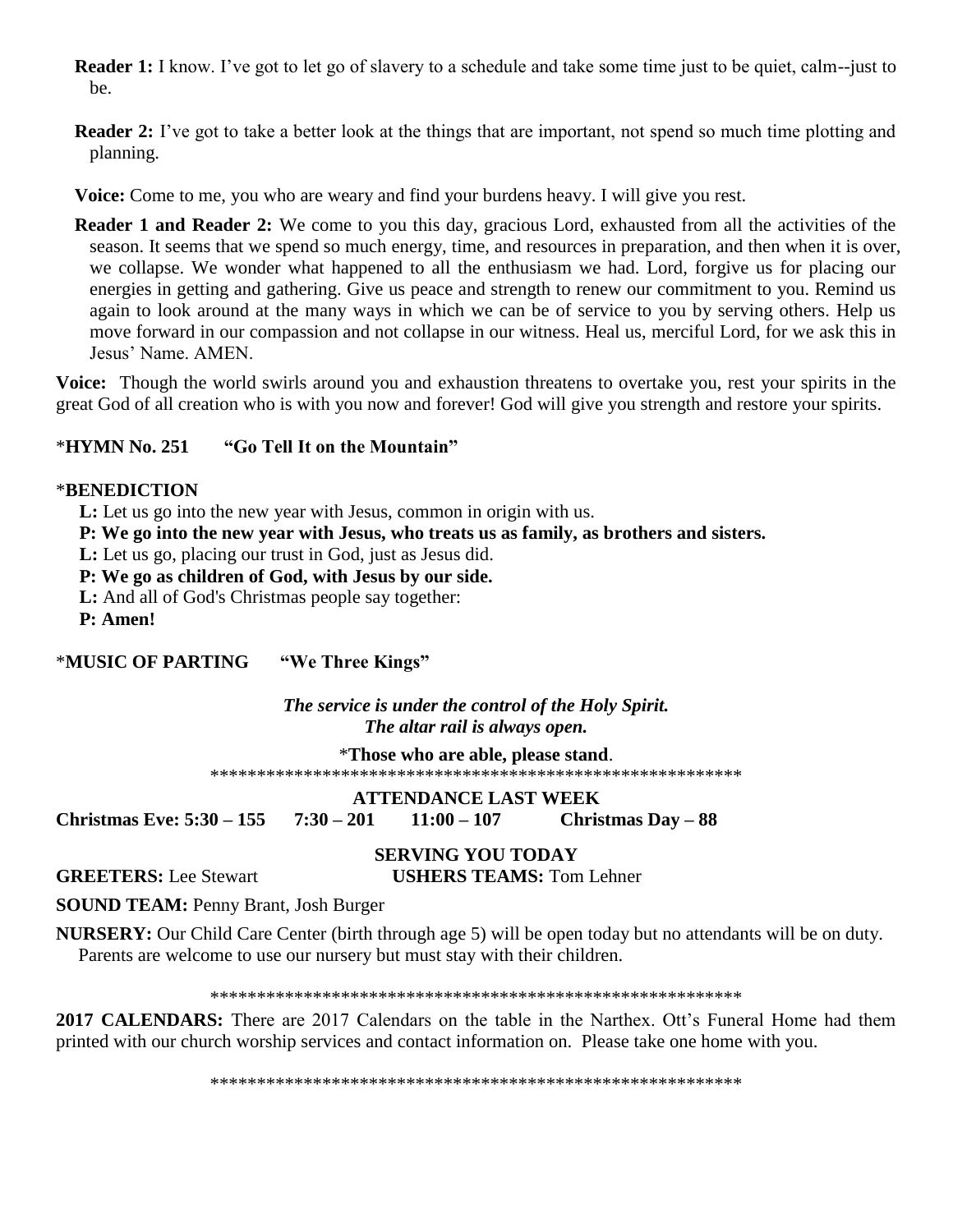#### **THIS WEEK AT OUR CHURCH Office - 8:00 AM – 1:00 PM Monday thru Thursday**

#### **8:00 AM – Noon on Friday**

#### **Pastor Bruce – 10:00 AM – 1:00 PM Tuesday, Wednesday & Thursday**

724-747-6098 (call or text) or email at [preacherptl@gmail.com](mailto:preacherptl@gmail.com)

*Please feel free to contact Pastor Bruce if you are in need of a pastoral visit.*

**Today, Sunday, January 1, 2017 New Years Day** 

10:00 Combined Worship Service No Sunday School Classes

**Monday, January 2 Office Closed** 7:00 Dartball - H

# **Tuesday, January 3**

**Office Closed** 6:15 TOPS 7:00 Outreach

 7:00 Nurture 7:30 NA

**Thursday, January 5** 2:00 John Forte Memorial Service 6:15 C Bells 7:15 Choir

**Saturday, January 7** 4:00PM-6:00PM Singles Spaghetti Dinner (*see announcement & Dawn Capecci for details*) 6:00 Alternative Worship Service

**Next Sunday, January 8, 2017 Epiphany Sunday/Communion** 8:00 Prayer 8:15 Worship Service 9:30 Sunday School 10:45 Worship Service 12:15 SonShiners

# **ANNOUNCEMENTS**

#### \*\*\*\*\*\*\*\*\*\*\*\*\*\*\*\*\*\*\*\*\*\*\*\*\*\*\*\*\*\*\*\*\*\*\*\*\*\*\*\*\*\*\*\*\*\*\*\*\*\*\*\*\*\*\*\*\*

**ATTENTION:** All receipts for items that you have bought for the church and wish to be reimbursed for, or wish to have credit for on your annual giving statement, must be turned in by January 8, 2017. After January 8<sup>th</sup> the 2016 financial records will be closed and all credits will go toward the 2017.

\*\*\*\*\*\*\*\*\*\*\*\*\*\*\*\*\*\*\*\*\*\*\*\*\*\*\*\*\*\*\*\*\*\*\*\*\*\*\*\*\*\*\*\*\*\*\*\*\*\*\*\*\*\*\*\*\*

#### **CHURCH CLEANING DAY-SAVE THE DATE VOLUNTEERS NEEDED!**

Saturday, January 21, 2017 at 9:00 AM

Each volunteer will be assigned a project area to work on your own or in small groups. Please bring your bucket and rags! All help will be used and appreciated! We have a large old church and all areas need cleaned out and scrubbed down.

If you have questions, please contact Becky Rudy 724-493-3734

\*\*\*\*\*\*\*\*\*\*\*\*\*\*\*\*\*\*\*\*\*\*\*\*\*\*\*\*\*\*\*\*\*\*\*\*\*\*\*\*\*\*\*\*\*\*\*\*\*\*\*\*\*\*\*\*\*

**YOUTH MINISTER JOB OPENING:** Are you a motivated, grace-filled Christian looking for part-time work? Join our team at Irwin First United Methodist Church! This position is roughly 20 hours/week and includes planning/coordinating/promoting activities with our youth and their friends to increase their faith. Activities include weekly youth group meetings, periodic youth events (fellowship, service projects, retreats), and some assistance with high school Sunday School. Personal commitment to Christ; working with youth using creativity, understanding, & kindness; Biblical worldview; and strong organizational/communication/teambuilding skills are necessary. Music/guitar skills, preaching capabilities, and computer/multi-media skills are a plus. Future potential growth into additional areas of ministry are available if mutually agreeable! Please send resume & cover letter to: Irwin First United Methodist Church, 310 Oak Street, Irwin, Pa 15642. Or email: [fumc.debbie.offmgr@comcast.net](mailto:fumc.debbie.offmgr@comcast.net) 

Any questions, please call the church office at 724-863-6858 \*\*\*\*\*\*\*\*\*\*\*\*\*\*\*\*\*\*\*\*\*\*\*\*\*\*\*\*\*\*\*\*\*\*\*\*\*\*\*\*\*\*\*\*\*\*\*\*\*\*\*\*\*\*\*\*\*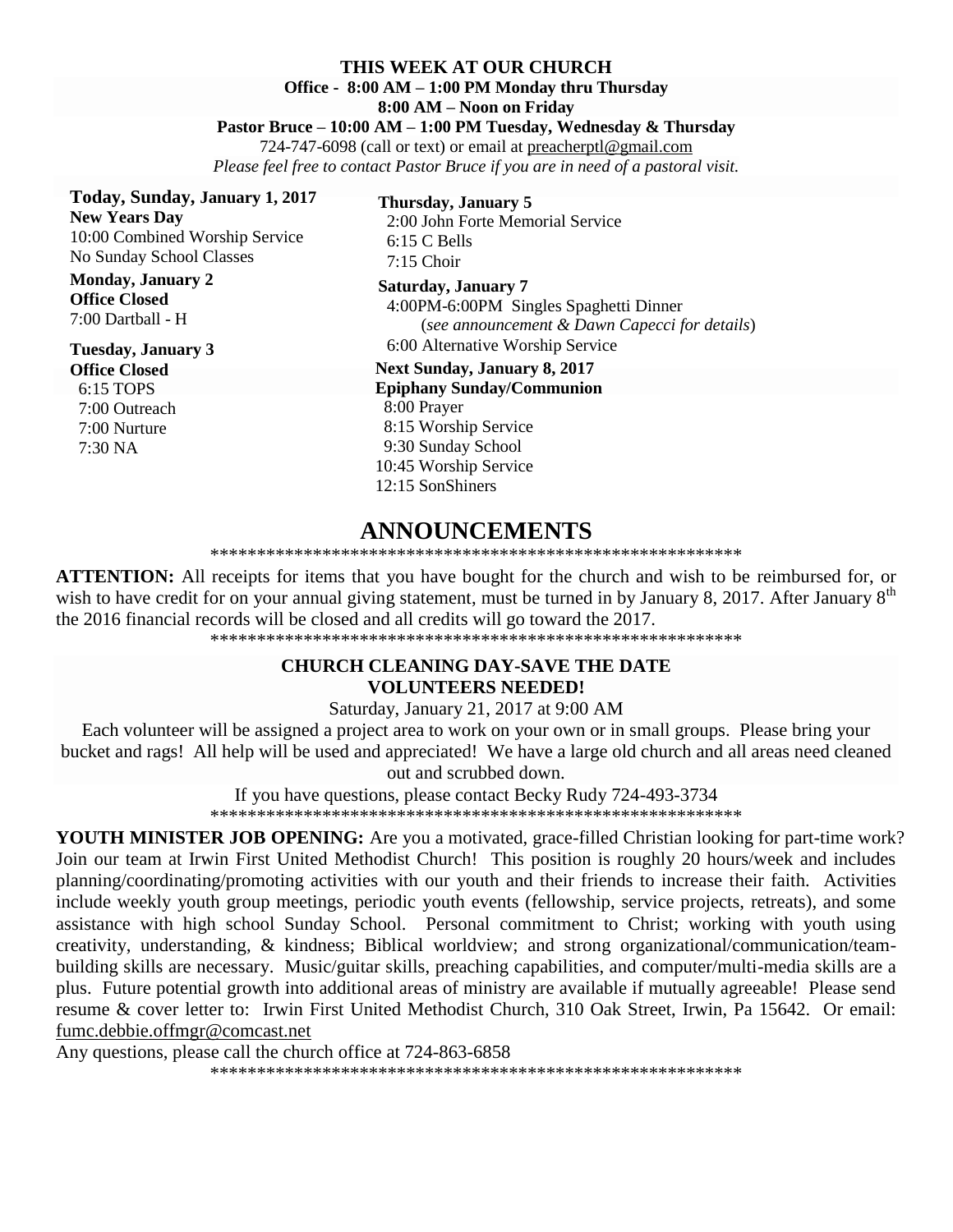Nail Iebles

The FUMC staff wishes to thank everyone for the gifts we received during the Christmas season. We greatly appreciate your kindness and generosity, not only through the holidays, but all through the year.

#### 

CANCELING SUNDAY SERVICES: Unless state officials declare a "State of Emergency" which requires all non-emergency personnel to stay off the roads, services will be held here at FUMC. Please evaluate the roads in your area to determine if they are safely passable. If you are not comfortable traveling on the roads surrounding your house, please stay safe and stay home.

- In the event that Pastor Bruce does cancel services, he will contact the area TV stations, provide them with the cancellation code for our church, and give them specific information. The cancellation will then be listed with others in the area.
- Please do not call the church to see if services are being held. This takes our custodian away from his tasks of preparing the building for services, clearing snow and ice and spreading salt on the sidewalks, and in every way ensuring that our property is safe for our worshipers and the community.
- Winter weather is always unpredictable. All-in-all, please use your best judgment, err on the side of caution, and stay safe.
- Committee Chairs If you cancel your meeting please remember to contact the custodian ... if possible by 4:00 PM. They are paid to prepare the church for your meeting and stay while people are in the building. If no one is meeting, they are making a special trip, sometimes in very bad weather, to be here for no reason. Again, if you cancel your meeting please remember to contact the custodian.

**CHILDREN'S COLLECTIONS:** This week our Children's collection will be put into our Pastor's Discretionary Fund (PDF.) Our pastor uses this fund to help those in our church and community when a need arises.



# **Christian Singles Fellowship**



Attention ALL single, meaning never married, divorced and widowed friends:

Do you feel lost in the church and not sure where you fit in because you don't have someone or you don't have kids? If so come and join us on January 7 at 4:00 PM in the Kiwanis Room for dinner and fellowship. We will discuss how we can "fit" in at the church. I would like to start a Christian Singles Fellowship at the church where we can get together study the Bible, play games and learn how we can help in our churches. This group is for adults who graduated high school and older.